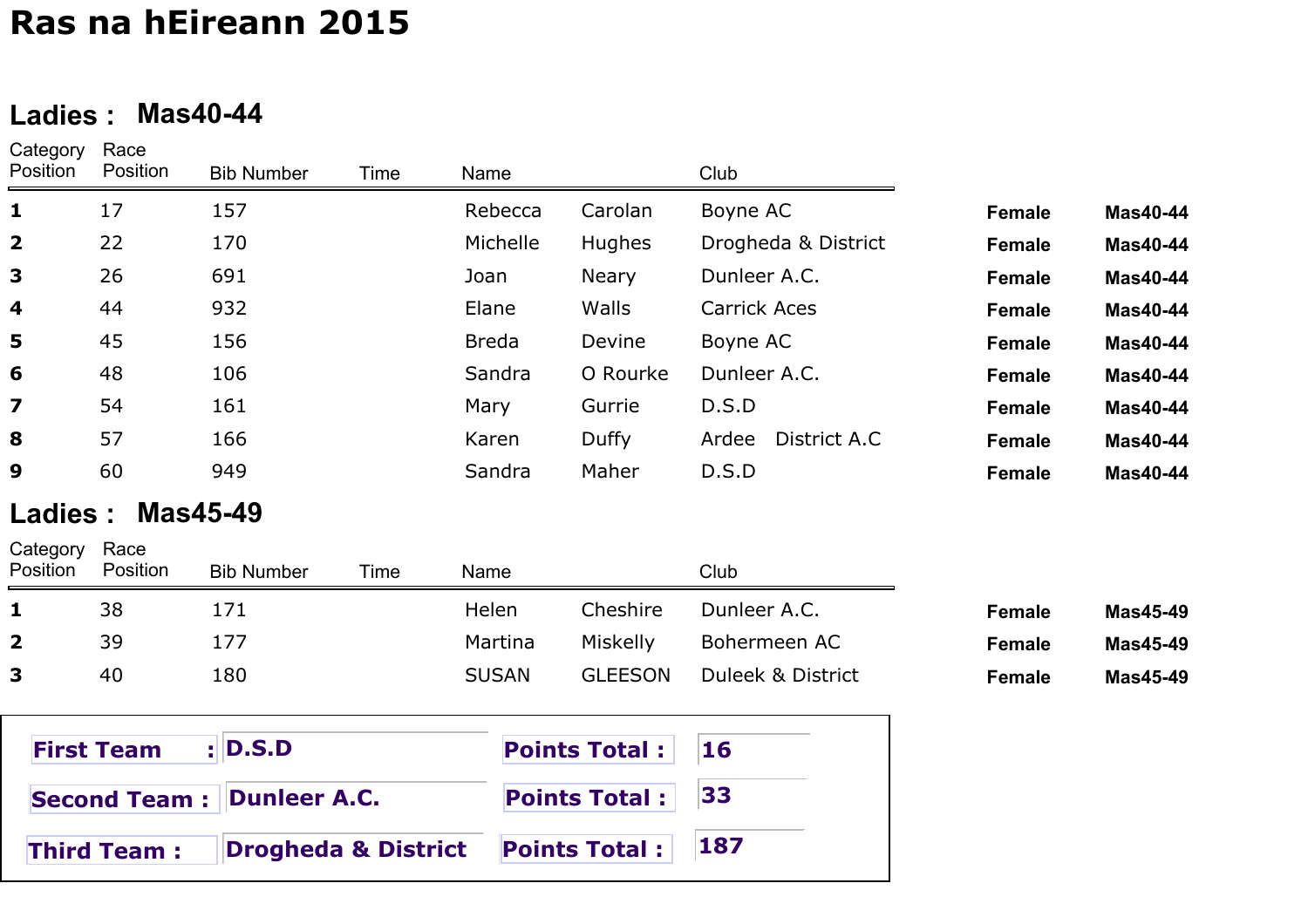| 4                       | 41                  | 175                            |      |              | Camilla | Tuffy                | D.S.D         |                     | <b>Female</b> | <b>Mas45-49</b>   |
|-------------------------|---------------------|--------------------------------|------|--------------|---------|----------------------|---------------|---------------------|---------------|-------------------|
| 5                       | 63                  | 181                            |      | Joan         |         | Farnon               | Glenmore A.C. |                     | <b>Female</b> | <b>Mas45-49</b>   |
| Ladies:                 |                     | <b>Mas50-54</b>                |      |              |         |                      |               |                     |               |                   |
| Category<br>Position    | Race<br>Position    | <b>Bib Number</b>              | Time | Name         |         |                      | Club          |                     |               |                   |
| 1                       | 61                  | 188                            |      |              | Pauline | <b>Breslin</b>       |               | Ardee District A.C  | <b>Female</b> | <b>Mas50-54</b>   |
| $\mathbf{2}$            | 68                  | 185                            |      |              | Deirdre | Harmon               |               | Drogheda & District | <b>Female</b> | <b>Mas50-54</b>   |
| Ladies :                | $Mas55+$            |                                |      |              |         |                      |               |                     |               |                   |
| Category<br>Position    | Race<br>Position    | <b>Bib Number</b>              | Time | Name         |         |                      | Club          |                     |               |                   |
| 1                       | 33                  | 190                            |      | <b>Nuala</b> |         | Reilly               |               | Drogheda & District | <b>Female</b> | $Mas55+$          |
| 2                       | 42                  | 942                            |      | Mary         |         | McDonall             |               | Drogheda & District | <b>Female</b> | $Mas55+$          |
| 3                       | 69                  | 192                            |      | Margo        |         | Duffy                |               | Drogheda & District | <b>Female</b> | $Mas55+$          |
| Ladies :                |                     | <b>Open-Inter</b>              |      |              |         |                      |               |                     |               |                   |
| Category<br>Position    | Race<br>Position    | <b>Bib Number</b>              | Time | Name         |         |                      | Club          |                     |               |                   |
| 1                       | 1                   | 925                            |      | Sarah        |         | Fitspatrick          | D.S.D         |                     | <b>Female</b> | <b>Open-Inter</b> |
| $\overline{\mathbf{2}}$ | $\overline{2}$      | 924                            |      | Emer         |         | Fitspatrick          | D.S.D         |                     | <b>Female</b> | <b>Open-Inter</b> |
|                         | <b>First Team</b>   | :  D.S.D                       |      |              |         | <b>Points Total:</b> | 16            |                     |               |                   |
|                         | <b>Second Team:</b> | <b>Dunleer A.C.</b>            |      |              |         | <b>Points Total:</b> | 33            |                     |               |                   |
|                         | <b>Third Team:</b>  | <b>Drogheda &amp; District</b> |      |              |         | <b>Points Total:</b> | 187           |                     |               |                   |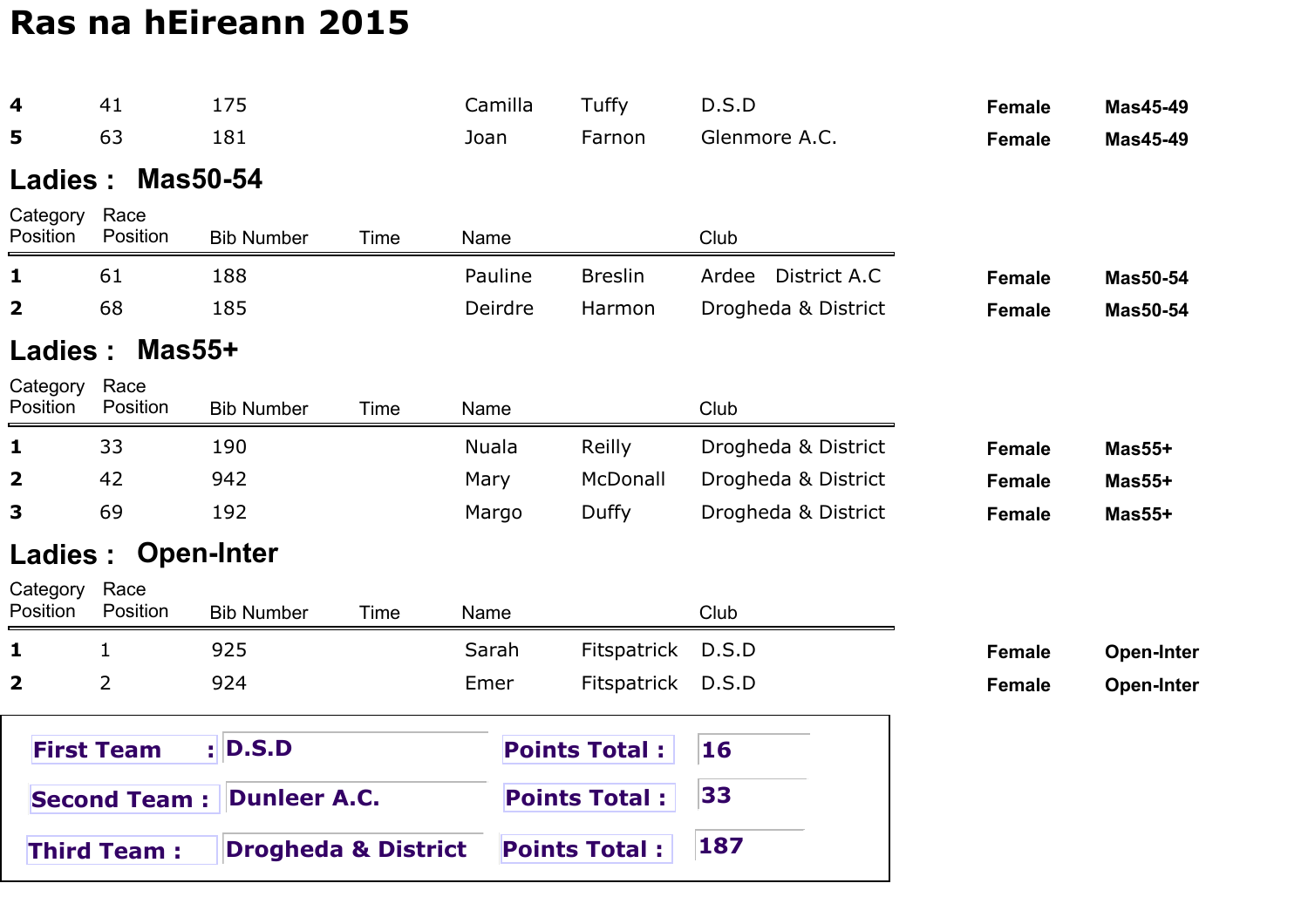| 3                       | 3  | 116 | Nicole    | Kenny         | D.S.D                     | <b>Female</b> | <b>Open-Inter</b> |
|-------------------------|----|-----|-----------|---------------|---------------------------|---------------|-------------------|
| 4                       | 4  | 886 | Anne      | Linden        | <b>Carrick Aces</b>       | Female        | <b>Open-Inter</b> |
| 5                       | 7  | 199 | Nicola    | Welch         | Dunleer A.C.              | <b>Female</b> | <b>Open-Inter</b> |
| 6                       | 8  | 936 | Elizabeth | Carr          | <b>Mullingar Harriers</b> | <b>Female</b> | <b>Open-Inter</b> |
| $\overline{\mathbf{z}}$ | 9  | 108 | Karen     | Costello      | Dunleer A.C.              | Female        | <b>Open-Inter</b> |
| 8                       | 10 | 922 | Denise    | O Mahony      | D.S.D                     | <b>Female</b> | <b>Open-Inter</b> |
| 9                       | 11 | 198 | Aine      | Cotter        | Dunleer A.C.              | <b>Female</b> | <b>Open-Inter</b> |
| 10                      | 13 | 883 | Greta     | Streinikyke   | <b>Clonliffe Harriers</b> | <b>Female</b> | <b>Open-Inter</b> |
| 11                      | 14 | 125 | Sally     | Clarke        | Boyne AC                  | <b>Female</b> | <b>Open-Inter</b> |
| 12                      | 15 | 933 | Noreen    | Mackey        | Kilmurray Ibrikane        | <b>Female</b> | <b>Open-Inter</b> |
| 13                      | 18 | 143 | Dearbhla  | Greene        | North East Runners        | <b>Female</b> | <b>Open-Inter</b> |
| 14                      | 19 | 884 | Hannah    | McGowan       | Derry City                | <b>Female</b> | <b>Open-Inter</b> |
| 15                      | 20 | 946 | Laura     | Matthews      | North East Runners        | <b>Female</b> | <b>Open-Inter</b> |
| 16                      | 21 | 882 | Elaine    | McCabe        | <b>Clonliffe Harriers</b> | <b>Female</b> | <b>Open-Inter</b> |
| 17                      | 27 | 945 | Karen     | Caldwell      | North East Runners        | <b>Female</b> | <b>Open-Inter</b> |
| 18                      | 29 | 927 | Marianne  | Leavy         | D.S.D                     | <b>Female</b> | <b>Open-Inter</b> |
| 19                      | 30 | 931 | Ethna     | McGorman      | Carrick Aces              | <b>Female</b> | <b>Open-Inter</b> |
| 20                      | 31 | 131 | Rita      | <b>Boland</b> | D.S.D                     | <b>Female</b> | <b>Open-Inter</b> |

| <b>First Team : D.S.D</b>        |                                     | <b>Points Total:</b> 16 |             |
|----------------------------------|-------------------------------------|-------------------------|-------------|
| <b>Second Team: Dunleer A.C.</b> |                                     | <b>Points Total:</b> 33 |             |
| <b>Third Team:</b>               | Drogheda & District  Points Total : |                         | $\vert$ 187 |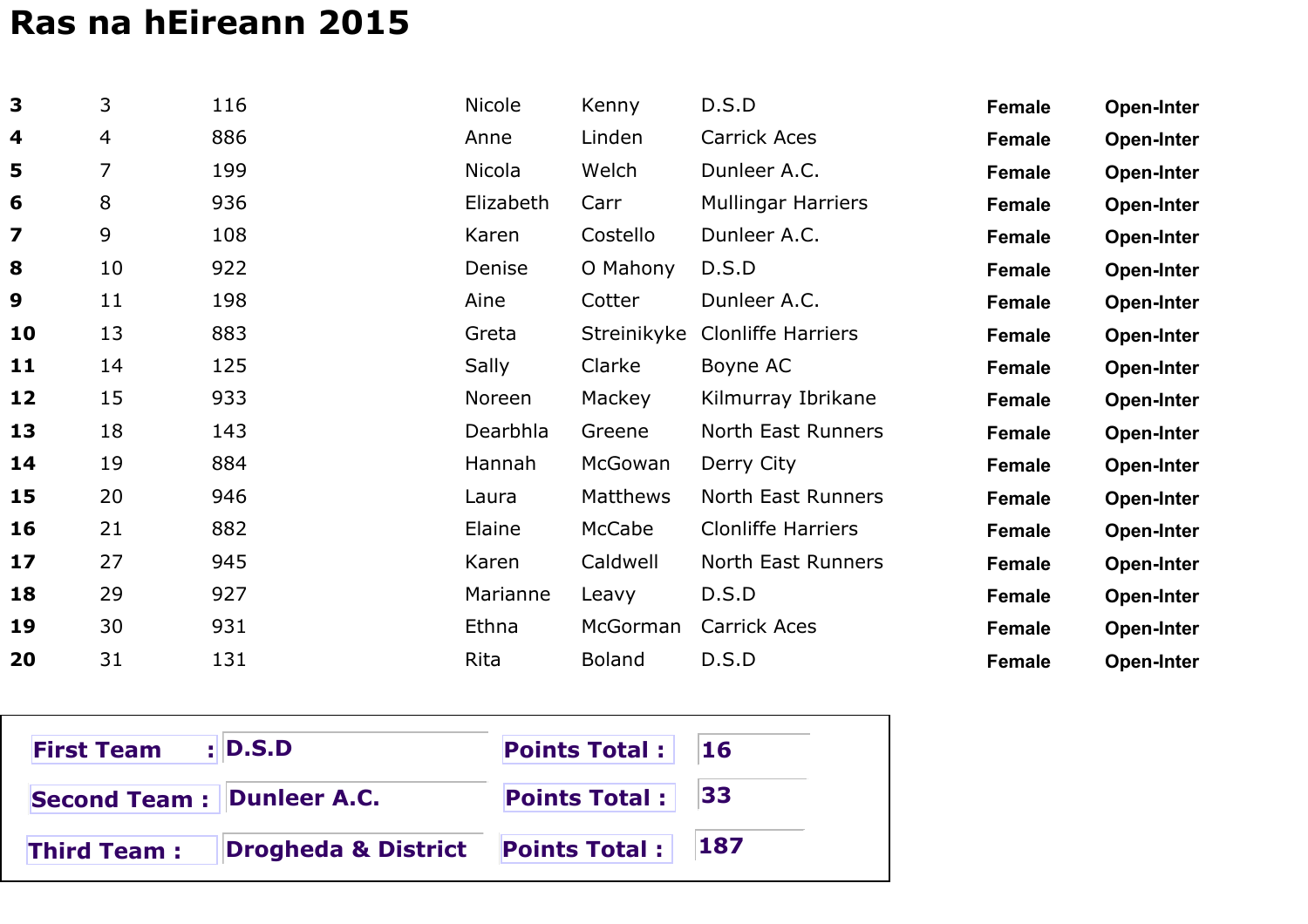| 21 | 32 | 939 | Sarah        | Wong         | Metro St. Brigids     | Female      | Open-Inter        |
|----|----|-----|--------------|--------------|-----------------------|-------------|-------------------|
| 22 | 34 | 921 | Sarah        | Donne        | D.S.D                 | Female      | Open-Inter        |
| 23 | 35 | 107 | Nicola       | Courtney     | Dunleer A.C.          | Female      | Open-Inter        |
| 24 | 37 | 121 | Sarah        | O'Carroll    | D.S.D                 | <b>Male</b> | <b>Open-Inter</b> |
| 25 | 46 | 148 | Ali          | McEhill      | Glenmore A.C.         | Female      | Open-Inter        |
| 26 | 49 | 874 | Erinn        | Smith        | Carrick Aces          | Female      | Open-Inter        |
| 27 | 50 | 147 | Kinga        | <b>Byrne</b> | Glenmore A.C.         | Female      | Open-Inter        |
| 28 | 51 | 123 | Shauna       | Griffin      | D.S.D                 | Female      | Open-Inter        |
| 29 | 52 | 133 | <b>Tracy</b> | McCarron     | District A.C<br>Ardee | Female      | Open-Inter        |
| 30 | 53 | 692 | Elaine       | Keating      | Dunleer A.C.          | Female      | Open-Inter        |
| 31 | 56 | 149 | Lorraine     | McCann       | Glenmore A.C.         | Female      | <b>Open-Inter</b> |
| 32 | 58 | 937 | Mary         | Scanlon      | Blackrock A.C.        | Female      | Open-Inter        |
| 33 | 59 | 956 | Sabrina      | Mullholland  | North East Runners    | Female      | Open-Inter        |
| 34 | 62 | 134 | Sharon       | Martin       | District A.C<br>Ardee | Female      | Open-Inter        |
| 35 | 64 | 132 | Edel         | Smith        | Drogheda & District   | Female      | Open-Inter        |
| 36 | 65 | 952 | Lorraine     | O Malley     | Blackrock A.C.        | Female      | Open-Inter        |
| 37 | 66 | 951 | Sarah        | McEneaney    | Blackrock A.C.        | Female      | <b>Open-Inter</b> |
| 38 | 67 | 953 | Karen        | Garvey       | Blackrock A.C.        | Female      | Open-Inter        |

| <b>First Team : D.S.D</b>        |                                     | <b>Points Total:</b> 16 |             |
|----------------------------------|-------------------------------------|-------------------------|-------------|
| <b>Second Team: Dunleer A.C.</b> |                                     | <b>Points Total:</b> 33 |             |
| <b>Third Team:</b>               | Drogheda & District  Points Total : |                         | $\vert$ 187 |